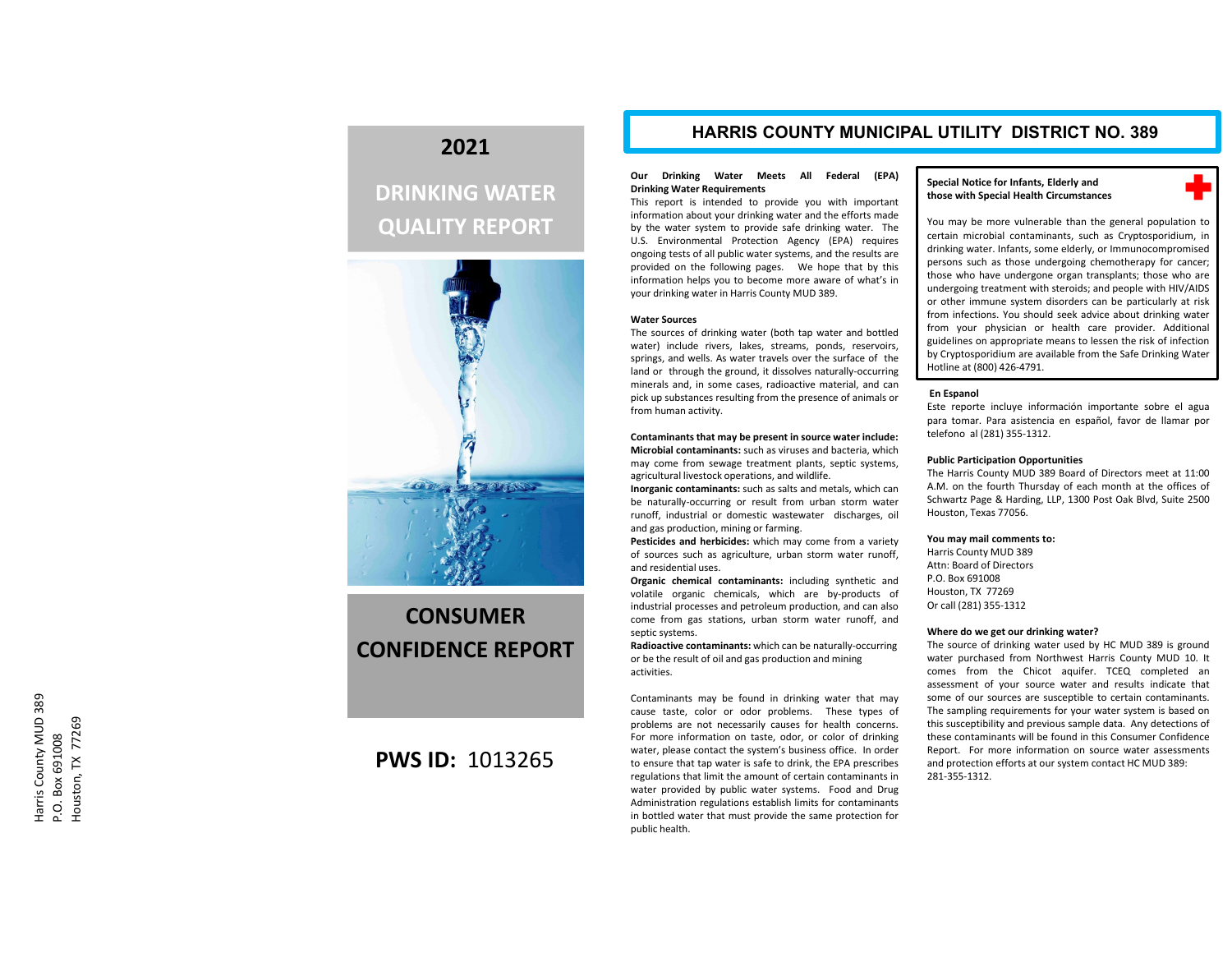#### **All Drinking Water May Contain Contaminants**

When drinking water meets federal standards there may not be any health benefits to purchasing bottled water or point of use devices. Drinking water, including bottled water, may reasonably be expected to contain at least small amount of some contaminants. The presence of contaminants does not necessarily indicate that water poses <sup>a</sup> health risk. More information about contaminants and potential health effects can be found by calling the EPA's Safe Drinking Water Hotline (1‐800‐426‐4791).

#### **About this report**

This report lists all the federally regulated or monitored contaminants which have been found in your drinking water. The U.S. EPS requires water systems to test for up to 97 contaminants. Most sampling is conducted at each source water entry point into the system. The actual water received by <sup>a</sup> consumer may be <sup>a</sup> blend from different sources, depending on location.

#### **Drinking Water Abbreviations and Definitions**

**Action Level:** The concentration of <sup>a</sup> contaminant which, if exceeded, triggers treatment or other requirements which <sup>a</sup> water system must follow.

**Ave:** Regulatory compliance with some MCLs are based on running annual average of monthly samples.

**MFL:** million fibers per liter (a measure of asbestos)

**N/A:** not applicable

**NTU:** nephelometric turbidity units (a measure of turbidity)

**pCi/L:** picocuries per liter (a measure of radioactivity)

**ppm:** parts per million, or milligrams per liter (mg/L), or one ounce in 7,350 gallons of water

**ppb:** parts per billion, or micrograms per liter, or one ounce in 7,350,000 gallons of water

**ppt:** parts per trillion, or nanograms per liter (ng/L)

**ppq:** parts per quadrillion, or pictograms per liter (pg/L) **Level 1 Assessment:**

A Level 1 assessment is <sup>a</sup> study of the water system to identify potential problems and determine (if possible) why total coliform bacteria have been found in our water system.

#### **Level 2 Assessment:**

A Level 2 assessment is <sup>a</sup> very detailed study of the water system to identify potential problems and determine (if possible) why an E.coli MCL violation has occurred and/or why total coliform bacteria have been found in our water system on multiple occasions.

**Maximum Contaminant Level Goal or MCLG:**

The level of contaminant in drinking water below which there is no known or expected risk to health. MCLGs allow for <sup>a</sup> margin of safety.

#### **Maximum Contaminant Level or MCL:**

The highest level of <sup>a</sup> contaminant that is allowed in drinking water. MCLs are set as close to the MCLGs as feasible using the best available treatment technology

#### **Maximum residual disinfectant level goal or MRDLG:**

There is <sup>a</sup> level of drinking water disinfectant below which there is no known or expected risk to health. MRDLs do not reflect the benefits of the use of disinfectants to control microbial contaminants.

#### **Maximum residual disinfectant level or MRDL:**

 The highest level of <sup>a</sup> disinfectant allowed in drinking water. There is convincing evidence that addition of <sup>a</sup> disinfectant is necessary for control of microbial contaminants.

 **Mrem/year: millirems per year** (a measure of radiation absorbed by the body)

#### **Treatment Technique or TT:**

A required process intended to reduce the level of <sup>a</sup> contaminant in drinking water.

#### **Regulated Contaminants**

| <b>Disinfectants and Disinfection By-</b><br><b>Products</b> | <b>Collection Date</b> | <b>Highest Level</b><br><b>Detected</b> | Range of Levels<br><b>Detected</b> | <b>MCLG</b>              | <b>MCL</b> | <b>Units</b> | <b>Violation</b> | <b>Likely Source of Contamination</b>      |
|--------------------------------------------------------------|------------------------|-----------------------------------------|------------------------------------|--------------------------|------------|--------------|------------------|--------------------------------------------|
| <b>Total Trihalomethanes (TTHM)</b>                          | 2021                   | 10                                      | $10 - 10$                          | No goal for the<br>total | 80         | ppb          |                  | By-product of drinking water disinfection. |
| <b>Haloacetic Acids (HAA5)</b>                               | 2021                   | 1.2                                     | $1.2 - 1.2$                        | No goal for the<br>total | 60         | ppb          |                  | By-product of drinking water disinfection. |

\*The value in the Highest Level or Average Detected column of all TTHM/HAA5 sample results collected at <sup>a</sup> location over <sup>a</sup> year.

| <b>Inorganic Contaminants</b>  | Collection Datel | <b>Highest Level</b><br><b>Detected</b> | Range of Levels<br><b>Detected</b> | <b>MCLG</b> | <b>MCL</b> | <b>Units</b> | <b>Violation</b> | <b>Likely Source of Contamination</b>                                                                                            |
|--------------------------------|------------------|-----------------------------------------|------------------------------------|-------------|------------|--------------|------------------|----------------------------------------------------------------------------------------------------------------------------------|
| Arsenic                        | 2021             | 2.3                                     | $2.3 - 2.3$                        | $\Omega$    | 10         | ppb          | N                | Erosion of natural deposits; Runoff from<br>orchards; Runoff from glass and electronics<br>production wastes.                    |
| Barium                         | 2021             | 0.172                                   | $0.172 - 0.172$                    |             |            | ppm          | N                | Discharge of drilling wastes; Discharge from<br>metal refineries; Erosion of natural deposits.                                   |
| Fluoride                       | 2019             | 0.15                                    | $0.15 - 0.15$                      | 4           | 4.0        | ppm          | N                | Erosion of natural deposits; Water additive<br>which promotes strong teeth; Discharge from<br>fertilizer and aluminum factories. |
| Nitrate [measured as Nitrogen] | 2021             | 0.18                                    | $0 - 0.18$                         | 10          | 10         | ppm          | N                | Runoff from fertilizer use; Leaching from septic<br>tanks, sewage; Erosion of natural deposits.                                  |

#### **Lead and Copper**

| <b>Lead and Copper</b> | <b>Date Sampled</b> | <b>MCLG</b> | <b>AL</b><br>(Action Level) | 90 <sup>th</sup><br>Percentile | # Sites<br><b>Over AL</b> | <b>Units</b> | <b>Violation</b> | <b>Likely Source of Contamination</b>                                                                         |
|------------------------|---------------------|-------------|-----------------------------|--------------------------------|---------------------------|--------------|------------------|---------------------------------------------------------------------------------------------------------------|
| Copper                 | 2021                | 1.3         | 1.3                         | 0.0295                         |                           | ppm          | ıν               | Erosion of natural deposits; Leaching from<br>wood preservatives; Corrosion of household<br>plumbing systems. |
| Lead                   | 2021                |             | 15                          | 0.533                          |                           | ppb          |                  | Corrosion of household plumbing systems;<br>Erosion of natural deposits.                                      |

#### **Disinfection Residuals**

| <b>Contaminant</b><br>Unit of<br>measurement | <b>Year Sampled</b> | <b>Average Level</b><br><b>Detected</b> | Minimum Level<br>detected | <b>Maximum Level</b><br>detected | <b>MRDL</b> | <b>MCLG</b> | <b>Violation</b> | <b>Source of Contaminant</b>            |
|----------------------------------------------|---------------------|-----------------------------------------|---------------------------|----------------------------------|-------------|-------------|------------------|-----------------------------------------|
| Free Chlorine<br>(ppm)                       | 2021                | 1.66                                    | 0.20                      | 2.89                             |             |             | No               | Water additive used to control microbes |

**Additional Health Information for Lead**

All water systems are required by EPA to report the following language: "If present, elevated levels of lead can cause serious health problems, especially for pregnant women and young children. Lead in drinking water is primarily from materials and components associated with service lines and home plumbing. This water supply is responsible for providing high quality drinking water, but cannot control the variety of materials used in plumbing components. When your water has been sitting for several hours, you can minimize the potential for lead exposure by flushing your tap for 30 seconds to 2 minutes before using water for drinking or cooking. If you are concerned about lead in your water, you may wish to have your water tested. Information on lead in drinking water, testing methods, and steps you can take to minimize exposure is available from the Safe *Drinking Water Hotline or at http://www.epa.gov/safewater/ lead."*